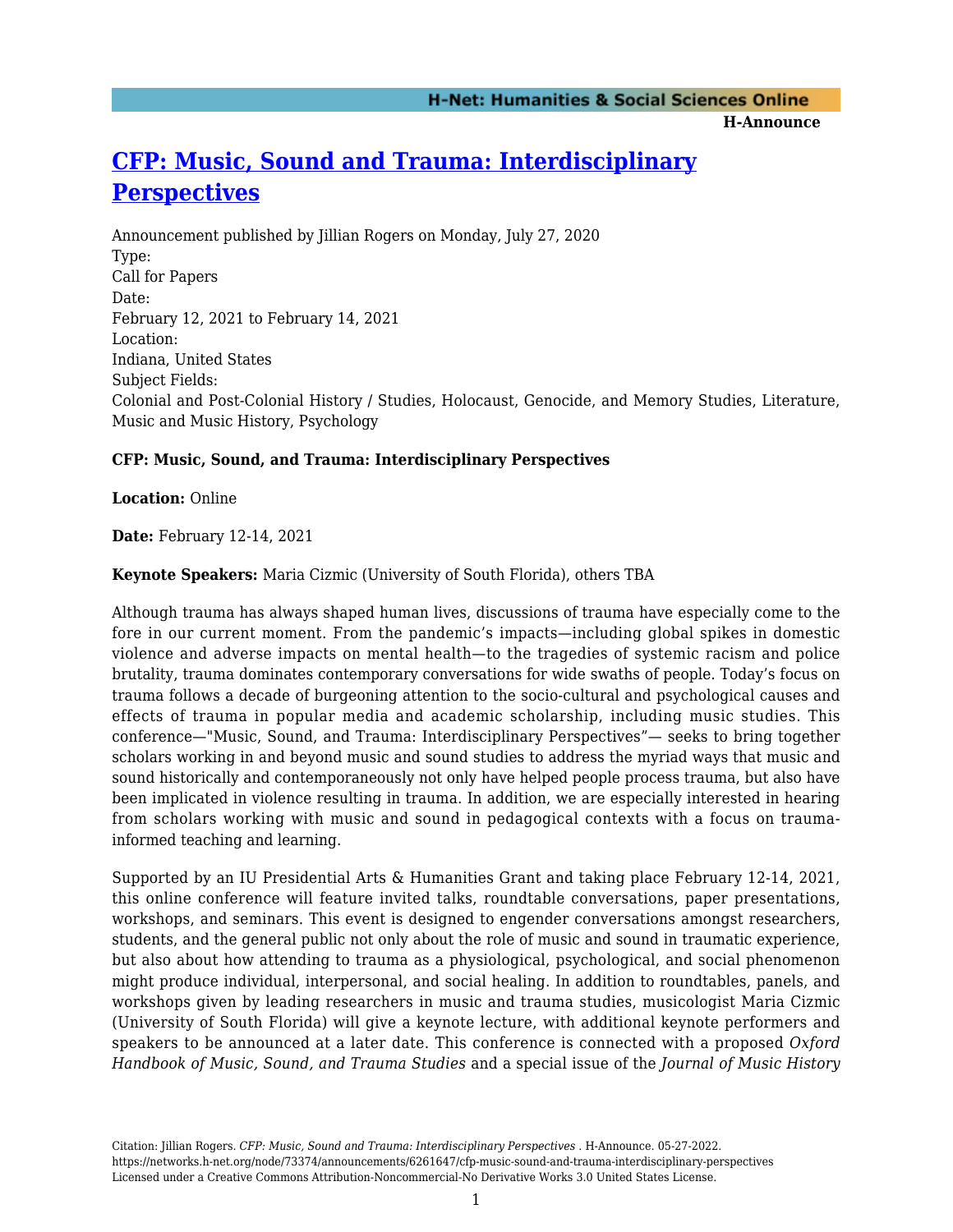## **H-Net: Humanities & Social Sciences Online H-Announce**

*Pedagogy—*following the February 2021 meeting, conference organizers will invite contributors to participate in these projects.

The conference organizers are excited to request proposals for 20-minute paper presentations, 1-hour panels of 3-4 participants, 1-hour workshops, 1-hour lecture recitals, and 1-hour performances (these can be live or pre-recorded).

Although we are certainly interested in papers and presentations that address the traumas of the current moment, we also solicit papers, workshops, lecture recitals, and performances that address music and trauma in various social, cultural, and historical contexts. Topics might include but are not limited to:

- Music, sound, and trauma in contexts of
	- war, revolution, and displacement
	- colonial violence
	- $\circ$  systemic racism, sexism, homophobia, transphobia, ableism, and classism
	- incarceration
	- sexual violence (broadly defined)
	- $\circ$  disease, illness, and medical institutions
	- musical institutions
	- academic disciplines
	- music education
	- $\circ$  music performance
- Music, sound, and violence
- Music, sound, and cultural trauma
- Vocal and instrumental expressions of trauma
- Trauma-informed pedagogy and teaching about trauma in music classrooms
- Interdisciplinary approaches to music, sound, and trauma
- Music, sound, and trauma in literature, media, and film
- Methodologies for addressing/analyzing music, sound, and trauma
- Therapeutic potentials of music and sound for traumatized communities and individuals
- Bridging the gap *vis-à-vis* trauma studies between music studies and other disciplines (e.g. medical humanities, psychology, sociology, cultural history, anthropology, African-American and African diaspora studies, disability studies, gender and queer studies, etc.)

If you are interested in participating in this conference please send the following to the conference organizers at [musicsoundtraumaconf2021@gmail.com](mailto:musicsoundtraumaconf2021@gmail.com) by September 1, 2020:

- To propose a 20-minute paper:
	- 300-word (max.) abstract
		- $\circ$  100-word (max.) bio
- To propose a 1-hour panel of 3 or 4 (max.) speakers:
	- 300-word (max.) overview of the panel
	- 300-word (max.) abstracts for each speaker's paper
	- 100-word (max.) bio for each speaker